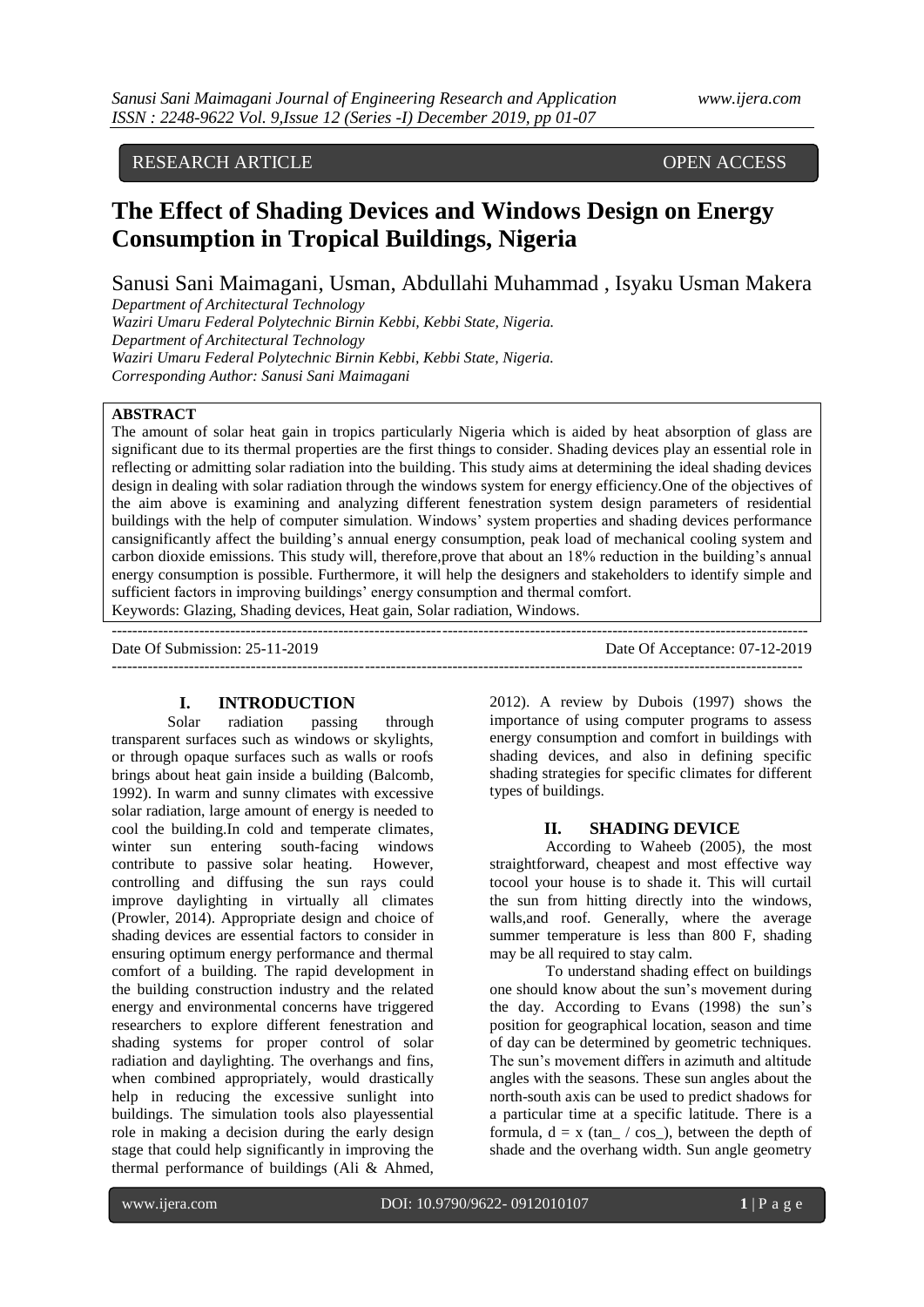and sun path at 400 north latitude illustrated inthe figure 1 below.



**Figure 1.** Sun angles. (Evans, 1998).



**Figure 2.11.** Summer and winter sun path diagrams at 400 north latitude.

(Evans, 1998).

According to Waheeb (2005), the primary purpose of shading is to reduce heat loss during cold season and also reduce heat gain during the hot season. For instance, shading poorly insulated walls is a requirement not needed for well-insulated walls. Thus, in hot climates, un-insulated walls,

roofs, and also windows should be shaded. Overhangs and awnings are suitable shading devices. On the other hand, the shading provided by fixed overhangs coincides with the seasons of the sun rather than with the climate. In other words, fixed overhangs show the best performance when the sun is highest in the sky. However,the hottest days occur when the sun is lower in the sky.

Waheeb (2005) further explained that shading with vegetation depends on the prevailing climatic condition of the place. For instance, On March 21, there are dry or no leaves on most plants in the northern hemisphere that's why sunlight easily reaches to buildings through naked branches. However, on September 21, for example, the same plants grow leaves to provide the required shading. Operable shades are meant to control solar radiation for human comfort and generally mounted on the exterior of the building. Unfortunately, these shades do not usually last very long, due to nesting animals, climbing children and wind. Interior shades are not as efficient as exterior shades. The sun rays hitting the unshaded walls and windows help in reducing the energy needed for cooling. Controlling solar radiation by using unmovable shading devices at the eastern and western sides is hard, if not impossible, because the sun at those sides is at the lower horizon during sunrise and sunset (Bhatia, 2012).The amount of sunlight at these directions, which overhangs cannot stop, is highest in summer than in winter. The method of shading such windows is to install movable vertical louvers or other vertical projections.



**Figure 2.** Horizontal, vertical, and egg-crate shading devices. (Evans, 1998).

The horizontal shading devices are more usefulfor the southernand northern elevations. East and westfacades need excessive width of overhang for effective shading. On the other handthe vertical exterior louver and egg-crate solar shading devices are preferredfor east and west facades. By acting as a windbreak, these shading elements increase the insulation resistance ofwindows in cold seasons. The egg-crate solar shading deviceis a combination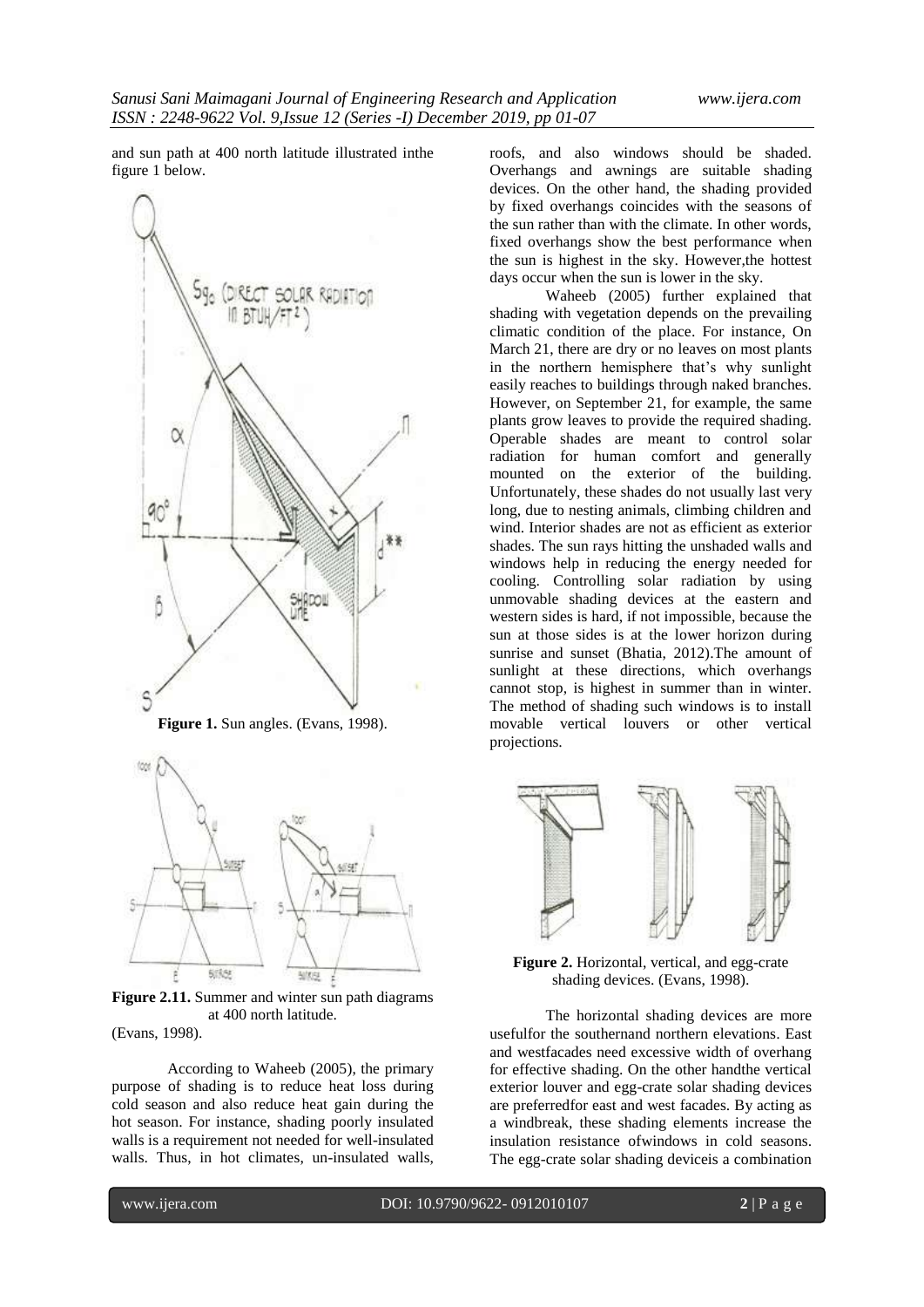of horizontal and vertical elements. These devices can aids in hot climates due to their high shading efficiency. The three types of shading devices are illustrated in figure 2 above.



**Figure 3.** Adjustable overhang for solar penetration in winter. (Rassam, 2004.)

According to Rassam (2004), to design effective shading, the designer needs to know the periods when to let in the sun or to let it out. For example, two dates with similar sun angles, such as March 21 and September 21, may need different shading solutions. For instance, fixed shading devices provide shading for the glazed areas not only in hotter months but also in colder months when solar radiation may be needed. Sun angles are not entirely about air temperatures. Daily weather patterns considerably change, especially in hot and cold seasons, when too hot or too cold days might be experienced. Adjustable shading devices (Figure

3) are suitable for seasonal variations and daily weather patterns. Shading devices should not be attached to the building in order to significantly reduce the transfer of any heat absorbed by the device to the building. Another advantage of this is that it will allow unobstructed air into the building.

According to Rassam (2004),plants may be perfect shading devices when used appropriately for windows facing eastern and western directions. Leaves absorb 60-90% of incident sunlight. The shading coefficient of plants varies by 0.2-0.6 depending on the density, age, annual growth, and the angle of the incident. Vines might be useful in shading because they have a dense leaf structure growing faster than trees and provide filtered dynamic light. Vines can obstruct almost 60% of solar radiation on walls surfaces. East and west facades are suitable for the best performance of a vertical vine-covered trellis.

On the other hand, a horizontal trellis performs well on the southern façade. Notwithstanding the ability to shade the building from the sun rays, one major disadvantage of trees is that the branches themselves can block about 30- 60% of the solar insolation. They can also hamper cross ventilationand block the exterior views unless they are rightly positioned (Bouchlaghem, 2013).

#### **III. METHODOLOGY**

The methodology implemented in this paper is based on an analytical literature study and comparative simulation work for research variables. The literature study was carried out to investigate and analyzethe two shading device configuration. There follows an experimental simulation study for a typical residential threebedroom flat chosen to represent the standard type of housing in Nigeria. The floor plan and 3D view as demonstrated in the following figure 4 and figure 5.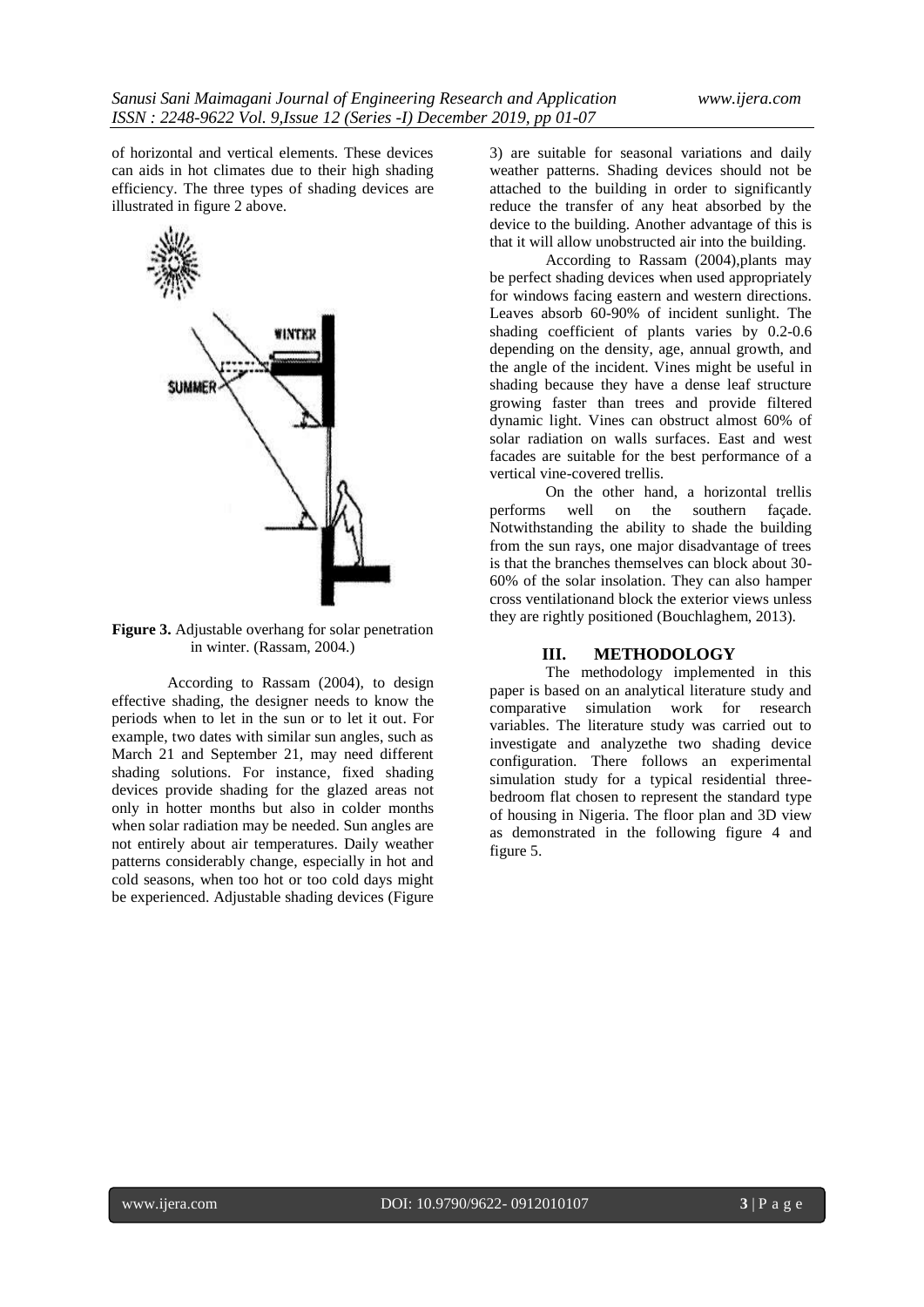#### *Sanusi Sani Maimagani Journal of Engineering Research and Application www.ijera.com ISSN : 2248-9622 Vol. 9,Issue 12 (Series -I) December 2019, pp 01-07*



**Figure 4 Floor plan of a typical residential building in Nigeria.**



**Figure 5 3D view of a typical residential building in Nigeria.**

The dependent variable isEnergy consumption, which is measured in Watt-hours (Nicol, Hunphreys, & Roaf, 2012). These variables are examined as part of the process of creating a suitable base-case on which to test the performance of Dependent variables. The following figure 6 shows the dependent and independent variables.



**Figure 6; Dependent and Independent Variables**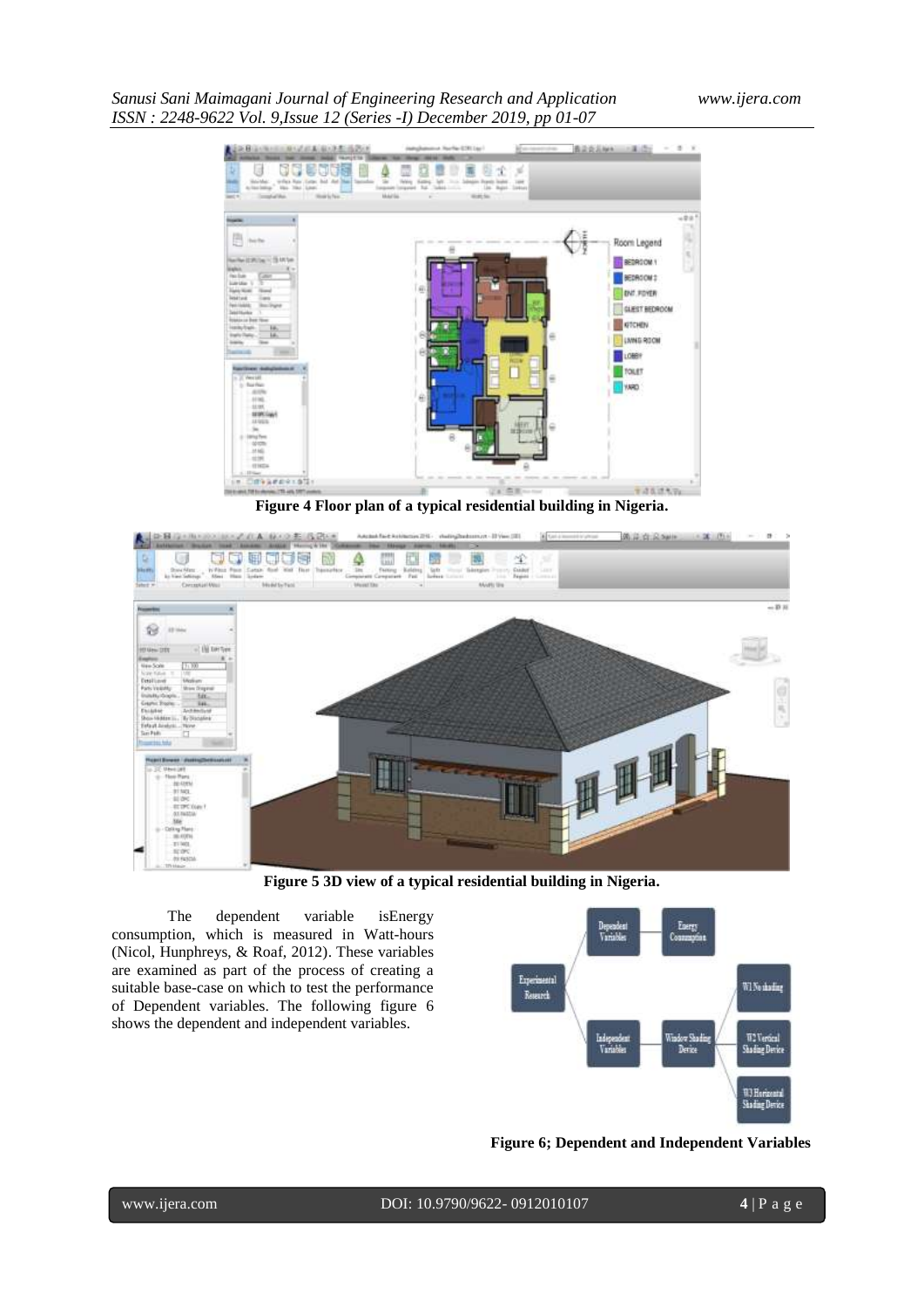The three independent variables W1,W2, and W3, as shown in figure 4, are W1 is the window without shading device, which will serve as a base case, W2 is the window with vertical shading device, W3 is the window with horizontal shading device. The material for shading device will remain the same in both cases. This will be in order to establish the difference in energy load between the vertical and horizontal shading devices.

#### **Environment for the Experiment**

Autodesk's ECOTECT is building analysis software that allows the user to quickly design and work in 3D. ECOTECT offers a wide range of analysis options from acoustics to energy efficiency tools. ECOTECT's tool related to energy efficiency can be found under thermal analysis in the interface of the ECOTECT as shown in Figure 7. For this tool to be used properly it requires the adherence to some specific principles when constructing the model that will be analyzed. The materials were appointed to the corresponding building components; afterward, an ECOTECT simulation was run to observe how these behaved altogether in regards energy consumption.



**Figure 7;** Interface of Autodesk ECOTECT

#### **IV. RESULTS AND FINDINGS Heating and Cooling Energy Load**

Heating Cooling loads of air conditioning systems working with 95% efficiency and 10m² per person at a state of reading activity (55W) is considered for the calculations. The calculation would take place according to the standards ANSI/ASHRAE (2001) Standard 55-2000R) in ASHRAE (2004) applied to the Meteonorm weather data, 2010. However, due to the

geographical location and climatic condition of Nigeria, the total annual energy required for heating is minimal (which can be negligible), and it has only required for few hours in the two coldest months of the year, which are January and December. Results showing the effect of various shading device configuration of the total annual energy reduction on the baseline model are presented below;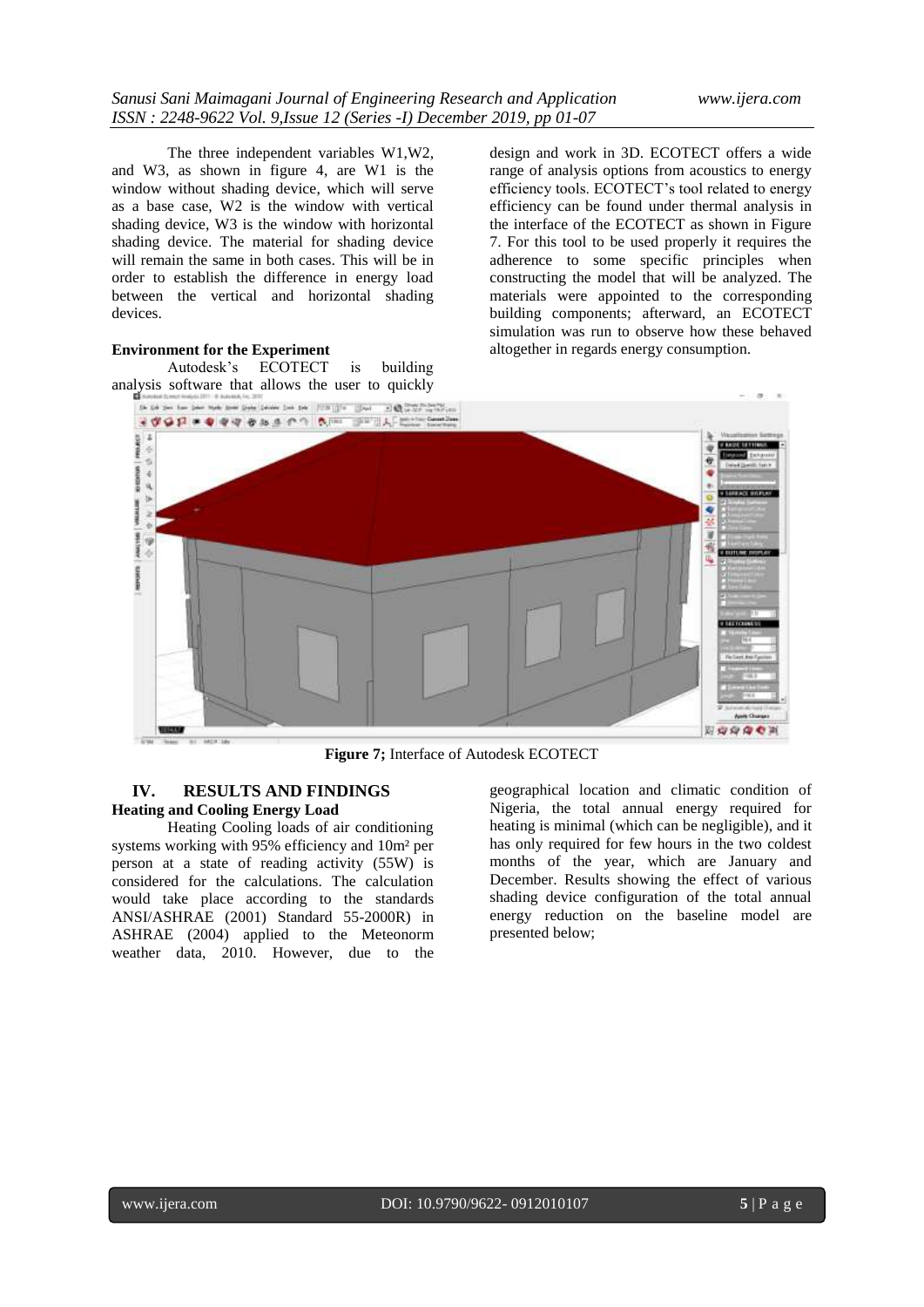| MONTHLY COOLING LOADS   |                |          |          |
|-------------------------|----------------|----------|----------|
|                         |                | W2       |          |
|                         | WI             |          | W3       |
| <b>MONTH</b>            | (kWh)          | (kWh)    | (kWh)    |
| Jan                     | 11.395         | 1.909    | $\sigma$ |
| Feb                     | 510.9          | 469.635  | 425.026  |
| Mar                     | 1437.575       | 1350.963 | 1209.258 |
| Apr                     | 4352.213       | 4011.658 | 3437.275 |
| May                     | 4029.173       | 3726.241 | 3214.803 |
| Jun                     | 3667.789       | 3395.96  | 2936.569 |
| Jul                     | 1528.181       | 1436.671 | 1298.847 |
| Aug                     | 359.921        | 338.11   | 349.082  |
| <b>Sep</b>              | 800.448        | 717.268  | 668.602  |
| Oct                     | 1618.465       | 1498.795 | 1343.87  |
| <b>Nov</b>              | 290.938        | 239.93   | 205.09   |
| Dec                     | $\overline{0}$ | $\sigma$ | ō        |
| <b>TOTAL</b>            | 18607          | 17187.14 | 15088.42 |
| <b>PERM<sup>2</sup></b> | 184.577        | 170.492  | 149.674  |

**Table 1 Result of monthly energy load of the variables**



**Figure 8 Result of monthly energy load of the variables**

To show the effect of various walls on energy reduction in Figure 9. Various walls were displayed on axes with different tick marks. The vertical scale is in kWh (kilowatt-hours), and the